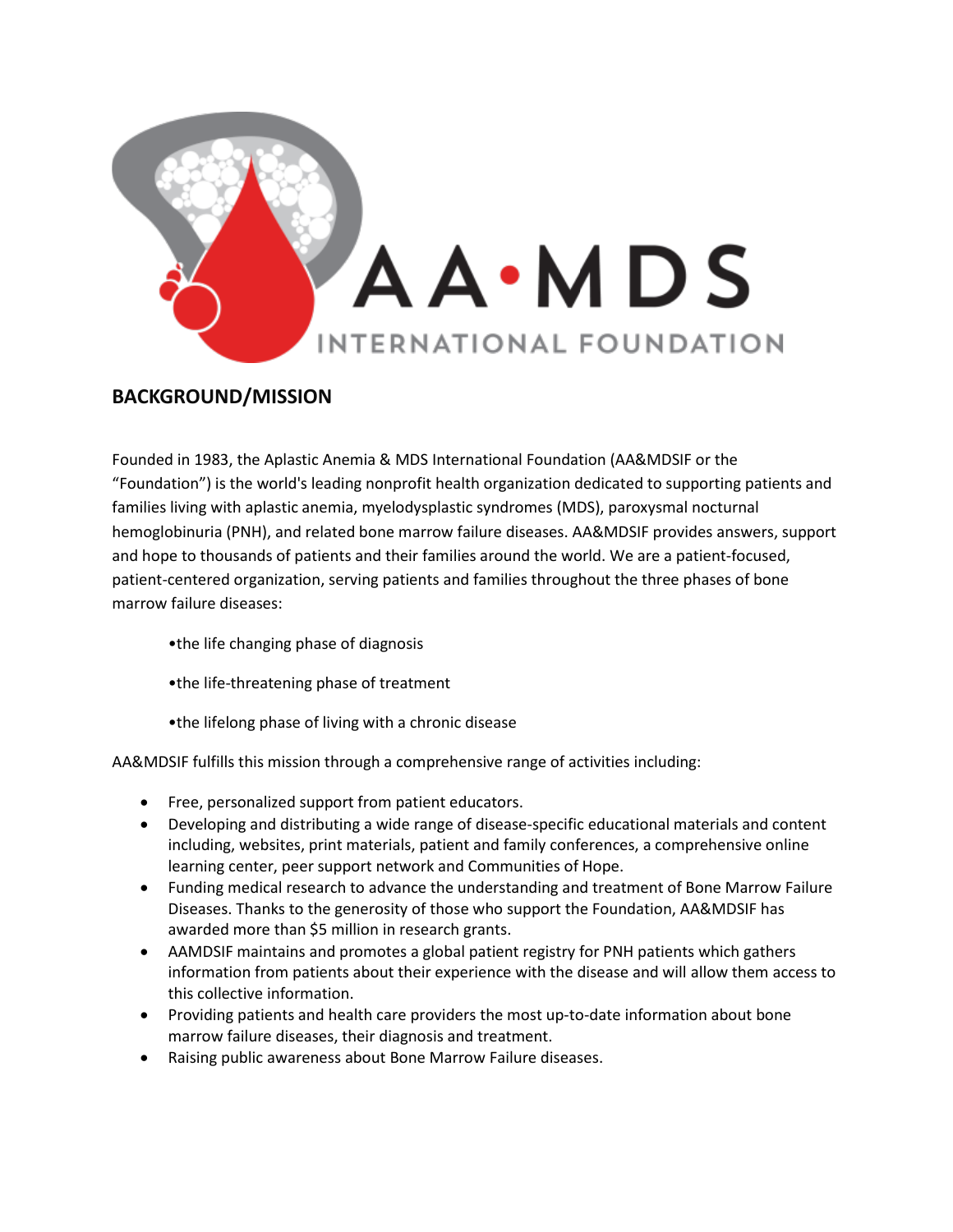AA&MDSIF has an annual operating budget of \$3 million, with a professional staff of ten. It has received Charity Navigator's highest 4-star ranking for ten consecutive years.

The Foundation is in Bethesda, Maryland. We are presently conducting operations in a hybrid format.

The Foundation is guided by a national board of directors composed of 11-15 members. The Board is composed of former and current patients, business executives, lawyers, and physicians. The Board meets quarterly with 1-2 in-person meetings per year.

## **THE OPPORTUNITY**

AA&MDSIF seeks a highly qualified, innovative, and motivated leader who can build upon the Foundation's successful track record and strong reputation.

#### **Primary Responsibilities:**

Strategic Leadership:

- Collaborate with the Board of Directors to develop, refine, implement, and measure progress on the current and subsequent strategic plans and initiatives.
- Serve as a passionate and engaged Ambassador, articulating and communicating the Foundation's vision and mission to a wide range of audiences and stakeholders.
- Identify and leverage emerging opportunities to deepen the organization's impact, broaden its reach and strengthen and diversify its funding.

Organizational Management:

- Maintain a culture of excellence based on honesty, integrity, transparency, and accountability. Oversee the day-to-day operations of the Foundation and programs in such a way as to ensure that AA&MDSIF maintains and builds on its reputation as a well-managed, effective, and respected organization.
- Lead the Foundation and staff in keeping with the Foundation's Code of Ethics and internal policies. Ensures that the Foundation operates ethically and legally in all its dealings and maintains appropriate confidentiality.
- Develop and lead the Foundation staff, setting positive and clear expectations and objectives and providing opportunities for growth and development. Manage direct reports and outsourced accounting staff.
- Direct the ongoing development of an organizational structure and associated procedures that support the current needs of the Foundation and provide capacity for continued growth.
- Develop an appropriate annual operating plan and budget for presentation and approval by the Board and oversee its successful implementation. Maintain a continuous understanding of the Foundation's financial position and outlook and commit to working to secure its financial future.
- Ensures that the Foundation operates in a fiscally responsible manner, including proper internal controls, sound cost management practices, timely completion of the audit including any corrective action arising, and timely completion and filing of the form 990.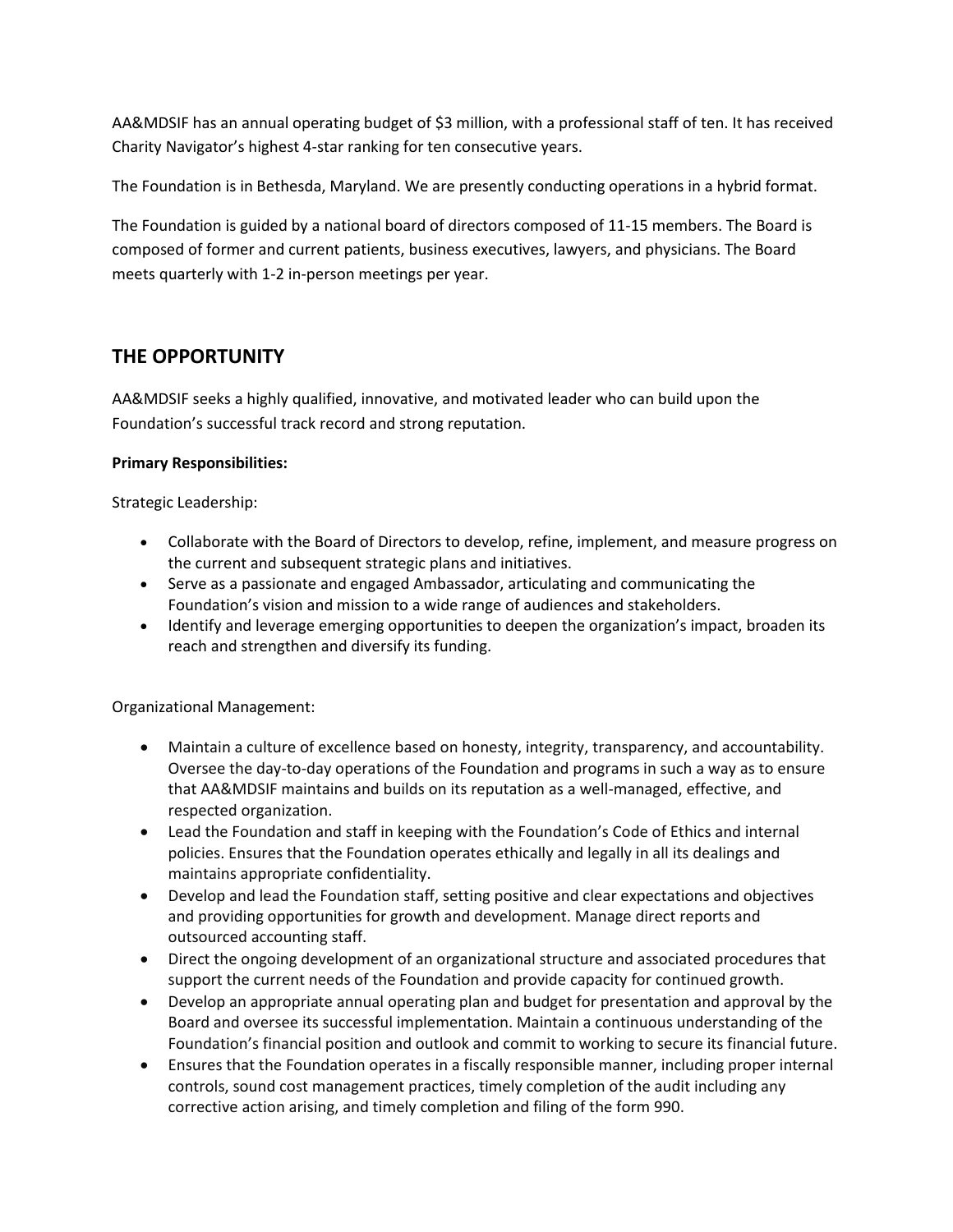• Supports the Board of Directors in its governance role and fosters its ongoing development. Keeps the Board fully informed on the operation of the Foundation and important external developments. Serves as a non-voting, ex-officio member.

Development/Fundraising:

- Provide the vision and direction necessary to develop a thorough and fully diversified funding strategy that enables the Foundation to deliver on its mission now and in the future. Such a plan includes establishing clear goals (and tracking progress against them) and continuously identifying ways to secure new and increased funding sources. It also optimizes the available assets and skills of board members, staff, volunteers, medical advisory board members and other stakeholders.
- Lead the fundraising and development efforts, particularly in the area of developing strong relationships with key donors and corporate partners.
- Be fully aware of and utilize emerging new technologies and strategies in service of fundraising and communications.

Programs and Services to Patients and Families:

- Provide the vision and direction necessary to maintain and continuously improve a robust, respected and sought after offering of educational materials, content, tools and support services to patients and families.
- Be fully aware of and utilize emerging new technologies and strategies for communication and delivery of the Foundation's materials and services.
- Act as primary liaison with other bone marrow failure organizations around the world to best serve patients and families.

Communication with the Medical Community:

- Provide the vision and direction necessary to maintain and continuously improve a robust, respected and sought after offering of educational materials, content and tools geared towards the medical community to help raise awareness of Bone Marrow Failure diseases.
- Work with the Medical Advisory Board to obtain and vet information, increase advocacy, and promote research.
- Act as the primary liaison to the medical and research community, building strong relationships with the Foundation.

Research:

- Work with all appropriate stakeholders to identify and develop research strategy and identify opportunities.
- Maintain up-to-date information on the pharmaceutical industry and current and emerging treatment options and clinical studies.